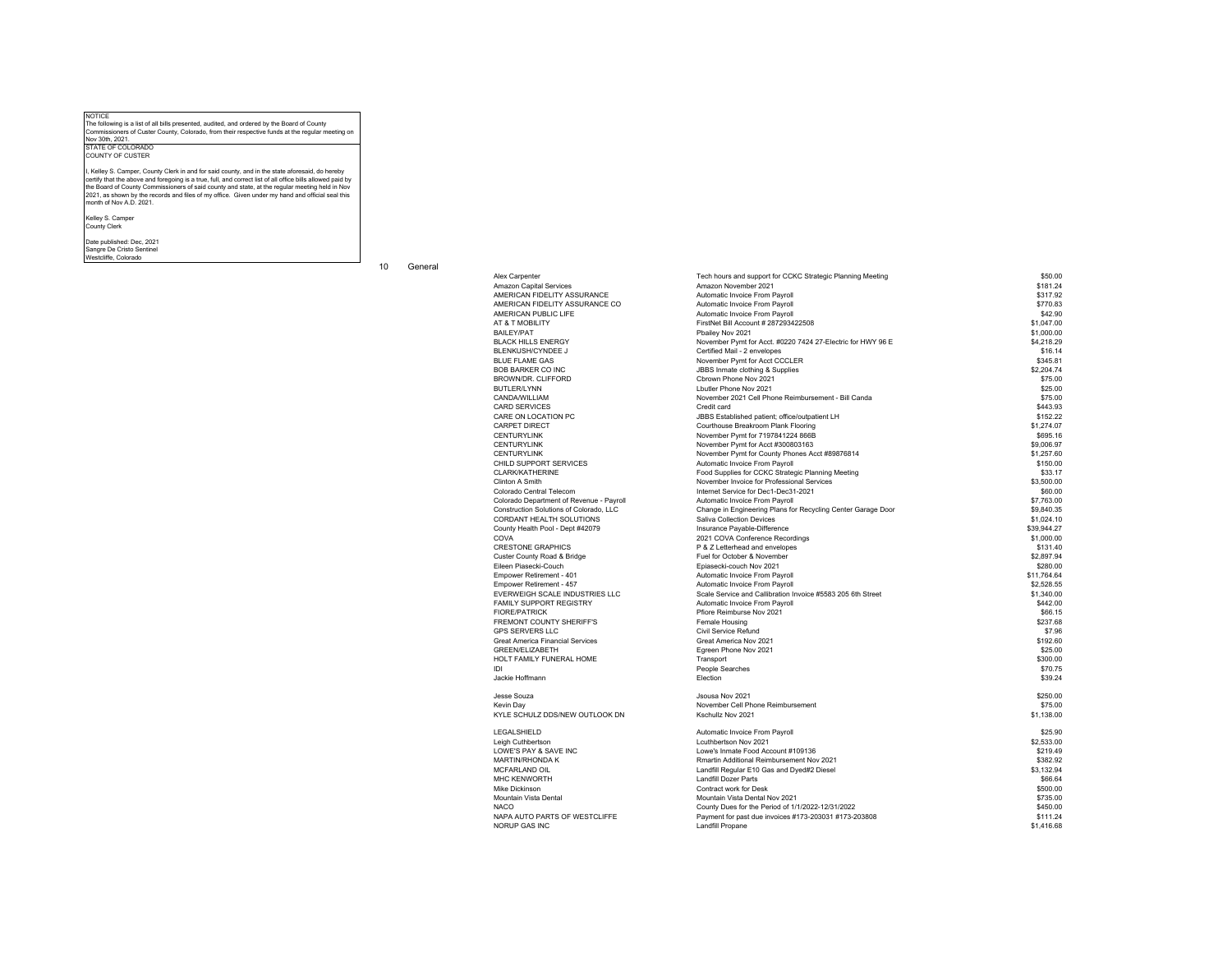| OAK DISPOSAL SERVICE                     | Sheriff's Office Trash                                               | \$125.00    |
|------------------------------------------|----------------------------------------------------------------------|-------------|
| Palace Drug Store                        | Prescriptions                                                        | \$104.00    |
| PARRENT/FREDRICK                         | Election                                                             | \$39.24     |
| Peggy Martin                             | Pmartin Phone Nov 2021                                               | \$25.00     |
| ROUND MTN WATER & SANITATION             | Service for 615 Rosita Ave Acct #100.00                              | \$1,586.80  |
| <b>Rusty Christensen</b>                 | Operated Dozer for 4 Hours Trench E                                  | \$68.00     |
| SAN ISABEL ELECTRIC ASSOC INC            | November Pymt for Acct #3298100 WVF                                  | \$341.20    |
| SANGRE DE CRISTO ELECTRIC                | November Pymt for Acct. 85097101-CR 182 Comm Tower                   | \$302.52    |
| Sangre de Cristo Sentinel                | Flection notice                                                      | \$17.92     |
| SANOFI PASTEUR INC.                      | Sanofi Pasteur Nov 2021                                              | \$82.27     |
| <b>SBA STRUCTURES LLC</b>                | November Pymt for #CO20568-A-05 Deer Peak                            | \$260.84    |
| SIRCHIE FINGERPRINT LABS                 | <b>Evidence Supplies</b>                                             | \$24.80     |
| Social Security Administration - Payroll | Automatic Invoice From Payroll                                       | \$44,806.86 |
| <b>Stacy Terrill</b>                     | Speaker/Camera for CCKC Meetings                                     | \$1,551.09  |
| STATE OF COLORADO                        | Motor Vehicle                                                        | \$673.75    |
| <b>SUGAR &amp; SPICE MTN BAKERY</b>      | Sugar and Spice Nov 2021                                             | \$108.05    |
| <b>SYNCB AMAZON</b>                      | Scott C-Fold Paper - Courthouse Supplies                             | \$284.69    |
| <b>TERRY/TRACI ANN</b>                   | Tterry Nov 2021                                                      | \$177.00    |
| <b>Tom Flower</b>                        | Mileage - Round Trip Upper Ark Weed Council Meeting - Canon City, CO | \$276.60    |
| <b>TriActive USA</b>                     | <b>JBBS Inmate Exercise Equipment</b>                                | \$10,853.00 |
| U.S. Postal Service (Postage-By-Phone)   | Postage for Meter #28391092                                          | \$2,000.00  |
| U.S. Treasury                            | Adjustment for June 30, 2021-Form 941                                | \$871.42    |
| UNITED REPROGRAPHIC SUPPLY               | Service Call- P+Z/Clerk/IT Plotter                                   | \$200.00    |
| US FOODS. INC                            | Inmate's food                                                        | \$978.56    |
| VALLEY ACE HOME CENTER                   | Supplies for Grounds and Buildings Customer #1440                    | \$84.33     |
| Valley Bible Fellowship                  | Fellowship Hall Fee                                                  | \$150.00    |
| Vernon Roth                              | Coroner Work for 21-021                                              | \$300.00    |
| <b>VISA</b>                              | Robert Hill October 2021                                             | \$7,570.60  |
| <b>VISTAWORKS</b>                        | November Professional Services                                       | \$1,188.00  |
| <b>WAGNER EQUIPMENT</b>                  | Landfill Dozer Parts                                                 | \$374.32    |
| WAKEFIELD & ASSOCIATES INC               | Civil Service Refund                                                 | \$15.00     |
| Wayne Ewing                              | Flection                                                             | \$39.24     |
| <b>WELLS FARGO FINANCIAL LEASING</b>     | Payment for HP Wide Format Contract #603-0223117-000                 | \$304.83    |
| <b>WESTCLIFFE PETROLEUM</b>              | <b>Tire Repair</b>                                                   | \$20.00     |
| WET MOUNTAIN TRIBUNE                     | November Payment for Invoice #180588                                 | \$832.32    |
| <b>WYATT/CHERYL</b>                      | Cwyatt Phone Nov 2021                                                | \$75.00     |
| <b>XEROX CORP</b>                        | November Payment for Serial #Y4X-829958                              | \$419.18    |
| YBARRA/STEPHANIE                         | Mileage - Airport Cleaning                                           | \$22.40     |
|                                          |                                                                      |             |
|                                          |                                                                      |             |
| <b>4 RIVERS EQUIPMENT</b>                | Parts                                                                | \$1.611.50  |
| AMERICAN FIDELITY ASSURANCE              | Automatic Invoice From Payroll                                       | \$962.34    |
| AMERICAN FIDELITY ASSURANCE CO           | Automatic Invoice From Payroll                                       | \$100.00    |
| AT & T MOBILITY                          | FirstNet Bill Account # 287293422508                                 | \$82.22     |
| <b>BELLHAUS TOOL LLC</b>                 | Supplies                                                             | \$43.75     |
|                                          |                                                                      |             |
| <b>BLACK HILLS ENERGY</b>                | November Pymt for 213 N 4th Street 4773545586                        | \$156.30    |
| <b>CENTURYLINK</b>                       | November Pymt for 7197843455 073B                                    | \$199.42    |
| Colorado Department of Revenue - Payroll | Automatic Invoice From Payroll                                       | \$2,245.00  |
| <b>CORPORATE BILLING LLC</b>             | Parts                                                                | \$2.096.25  |
| County Health Pool - Dept #42079         | Automatic Invoice From Payroll                                       | \$16,279.24 |
| D-A Lubricant Company, INC               | Oil                                                                  | \$2.834.15  |

Automatic Invoice From Payroll **6459.27**<br>4" Metal extension **6459.27** Automatic Involvement of the State of State State State State State State State State State State State State State State State State State State State

IntegriBlend Airport & Wykagyl \$32,524.74<br>Gmo trash removal \$150.00

November Pymt for Acct #479200 Wetmore Shop \$98.06<br>Naturals \$14.597.36

20 Road & Bridge

AMERICAN FIDELITY AMERICAN FIDELITY<br>AT & T MOBILITY BELLHAUS TOOL LLC BLACK HILLS ENERGY Colorado Department o CORPORATE BILLING D-A Lubricant Company, INC S2,834.15<br>
Diamond Mowers LLC<br>
Empower Retirement - 401 Supplies Automatic Invoice From Payroll<br>
S5,654.96 Stratement - 401 S5,654.96 Diamond Mowers LLC<br>Empower Retirement - 401 Empower Retirement - 401 **First Construct Construct Construct Construct Construct Construct Construct Construct**<br>
Empower Retirement - 401 **Automatic Invoice From Payroll Construct Construct Construct Construct Construct** GCR TIRES & SERVICE<br>GCR TIRES & SERVICE 4.1.1.623.94<br>GMCO 4.1.1.623.94<br>GMCO 4.1.1.623.94 Integrißlend Airport & Wykagyl ة المستقدمة المستقدمة المستقدمة المستقدمة المستقدمة المستقدمة المستقدمة المستقدمة المستقدمة المستقدمة المستقدمة<br>60.000 6mo trash removal<br>8172.39 6172.39 Parts INLAND TRUCK PART & SERVICE<br>
INLAND TRUCK PART & SERVICE<br>
INNS TIRE SERVICE TIRES S5.958.84<br>
S5.958.84<br>
S5.958.84<br>
S5.958.84 The Service Control of the Control of the Service Control of the Service Control of the Service Control of the Service Control of the Service Control of the Service Control of the Service Control of the Service Control of en van de versieweld aan die versies van die versies van die versies van die versies van die versies van die versies<br>Bind af die versies van die versies van die versies van die versies van die versies van die versies van Lawson Supplies \$267.21 LEGALSHIELD Automatic Invoice From Payroll \$25.90 MCFARLAND OIL S20,757.70<br>
MAPA AUTO PARTS OF WESTCLIFFE Parts Parts Parts Parts (1990) Parts (1990) Parts (1990) NAPA AUTO PARTS OF WESTCLIFFE FOR THE PARTS OF WESTCLIFFE FOR THE PARTS OF WESTCLIFFE PARTS OF WESTCLIFFE PART<br>NORUP GAS INC PARTS OF WESTCLIFFE PARTS Propane shops and propane shops that the Propane shops of the S269.81<br>\$ NORUP GAS INC \$416.07<br>
OAK DISPOSAL SERVICE FOR A STOO.00<br>
OOK TO SPOSAL SERVICE STOO.00 OAK DISPOSAL SERVICE Oct trash \$100.00 PATIENT CENTERED PRACTICES **DESITY OF PHYSICAL Benoit** Benoit **Benoit** According to the St00.00 of Physical Benoit \$100.000 Power Motive Corp \$78.62 Power Motive Corp \$78.62 \$78.62<br>PUEBLO BEARING SERVICE \$176.33 \$176.33 Parts \$176.33 PUEBLO BEARING \$176.33 PUEBLO BRAKE & CLUTCH **Parts** Parts **PUEBLO BRAKE & CLUTCH** \$998.54<br>  $\frac{1}{2}$  QUILL CORP QUILL CORP Supplies \$194.15 NATER & SANITATION FOR THE SANITATION SEE THE SUPERFIELD OF SECTION OF SANITATION SEE SANITATION SEE SANITATION<br>SAFETY-KLEEN CORP \$52.30 Next to the contract of the contract of the contract of the contract of the contract of the contract of the contract of the contract of the contract of the contract of the contract of the contract of the contract of the c SEIFERT ENTERPRISES LLC **CONTROL** NATURE IS THE CONTROL OF THE CONTROL OF SEIFERT ENTERPRISES LLC **S14,597.36**<br>SKYLINE AUTO GLASS LLC **Naturals Windshield Repair TK7** 335.00 SKYLINE AUTO GLASS LLC CONSULTED THE CONSULTED THE CONSULTED ON THE CONSULTED ON A SASS OF THE CONSULTED AND STRUMENT ON A SASS OF THE CONSULTED AND STRUMENT ON A SASS OF THE CONSULTED AND STRUMENT ON A SASS OF THE CONSULT Social Security Administration - Payroll

\$195,029.26